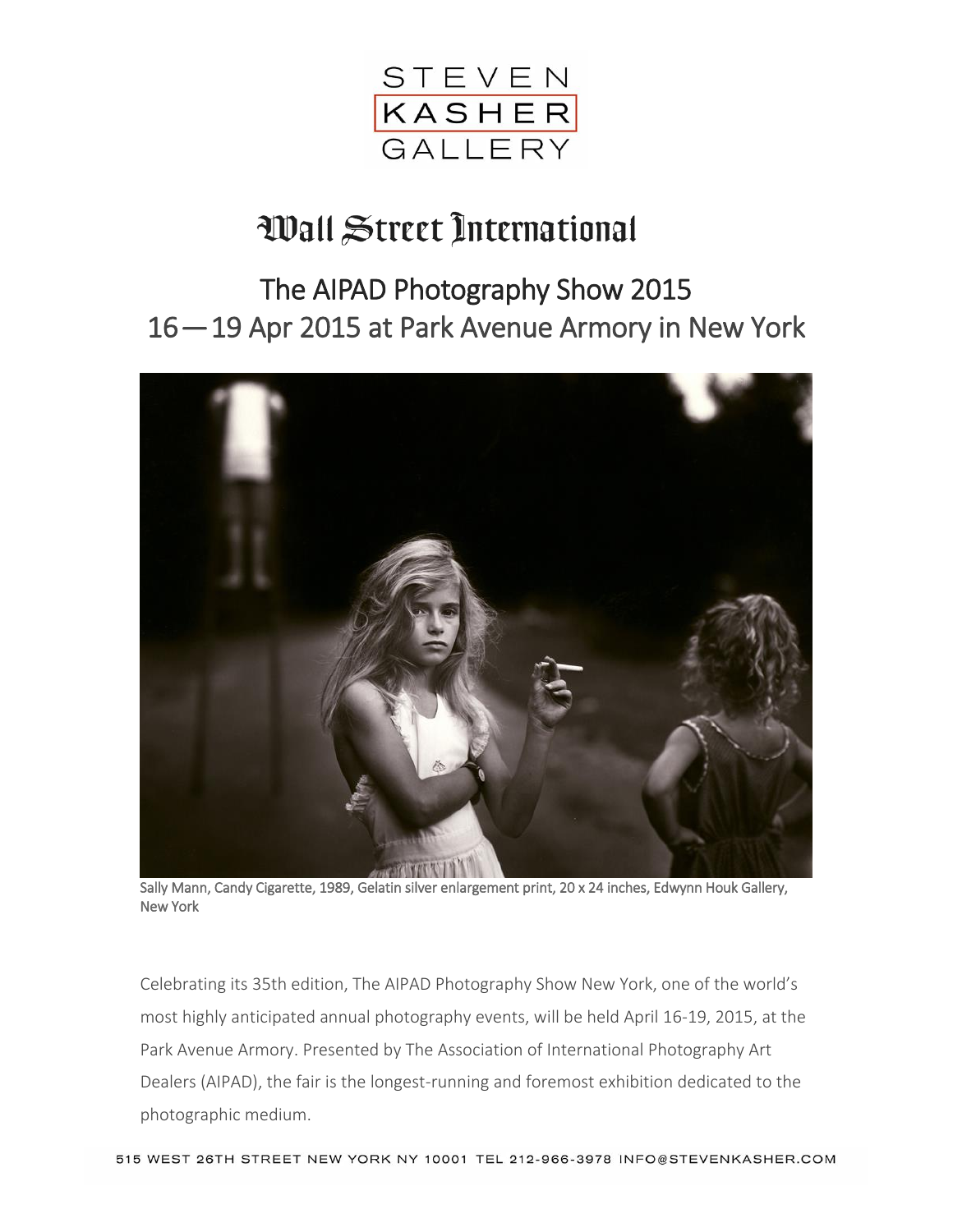

Eighty-nine of the world's leading fine art photography galleries will present a wide range of museum-quality work, including contemporary, modern, and 19th-century photographs as well as photo-based art, video, and new media. The Show will commence with an opening night preview on April 15 and for the first time will benefit the 92nd Street Y.

"Since 1980, collectors have depended on the expertise of AIPAD galleries," said Catherine Edelman, president of AIPAD and director of the Catherine Edelman Gallery. "We are honored to present the 35th edition of the Show, which has evolved to become the go-to art fair for photography collectors at all levels."

The AIPAD Photography Show New York will feature galleries from across the U.S. and around the world, including Canada, Europe, Asia, and South America. New exhibitors this year include Les Filles Du Calvaire, Paris, and See+ Gallery, Beijing.

## Exhibition Highlights

A number of noteworthy portraits will be on view at AIPAD. Fred McDarrah's 1966 print of Andy Warhol will be at Steven Kasher Gallery, New York. McDarrah was the Village Voice's only staff photographer for decades. Burt Stern's iconic images of Marilyn Monroe will be a highlight at Staley-Wise Gallery, New York. Alfred Stieglitz's 1930 palladium print of Georgia O'Keeffe can be seen at Edwynn Houk Gallery, New York and Zurich. Man Ray's 1930 photograph of Andre Breton will be shown at Hyperion Press Ltd., New York. A portrait of the young James Baldwin, made in 1955, the year Notes of a Native Son was published, will be exhibited at Alan Klotz Gallery, New York. One of the few female jazz photographers working in New York in the 1950s, Carol Reiff, made portraits of Chet Baker and Miles Davis, among other jazz greats. Her work will be shown at Michael Dawson Gallery, Los Angeles.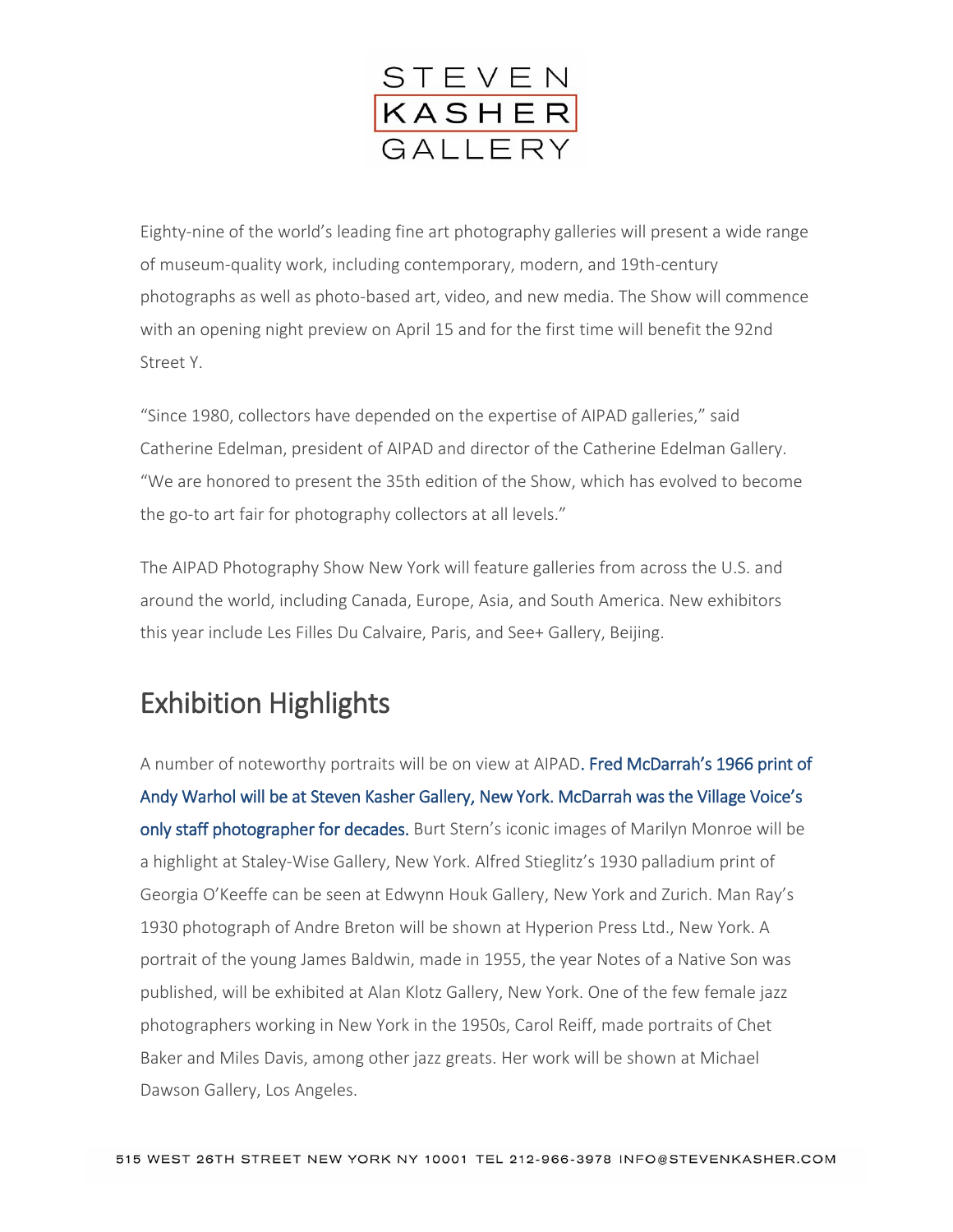

Two San Francisco galleries will show work by Ansel Adams. Paul M. Hertzmann, Inc., San Francisco, will have a rare 1935 print Burned Stump and New Grass, Sierra Nevada by Adams. In addition, Scott Nichols Gallery, San Francisco, will show a group of 12 prints of Ansel Adams's legendary 1941 photograph Moonrise, Hernandez, New Mexico, which were defaced with a Wells Fargo check-canceling machine in the late 1960s or early 1970s. It wasn't the work of a vandal. Adams had noticed that the paper was defective and sent the prints to the Illford paper company so they could see the imperfections. While the images are no longer fine exhibition prints, they do have a unique place in Adams's body of work.

For the last three years, Alec Soth has been traveling the country, making large-format works for a series called Songbook, dealing with community life in the U.S. His new photographs will be exhibited at Weinstein Gallery, Minneapolis.

Berlin-based photographer Michael Najjar may well become the first artist planning to visit outer space. To prepare for the trip of a lifetime, Najjar is actively training at aerospace centers in Germany, Russia, and the U.S. His new photographs can be seen at Bonni Benrubi Gallery, New York.

In 1900, the sculptor Auguste Rodin had a falling out with his photographer while preparing an exhibition for the Pavillon de l'Alma in Paris. An amateur photographer named Jean Francois Limet, who was in charge of the patinas on Rodin's sculptures, was assigned to the job. His remarkable results (which include using nearly the same products as those he employed for his patinas) are on view at Contemporary Works/Vintage Works, Chalfont, PA.

In the early days of photography, Captain Linnaeus Tripe took among the first images of India and Burma in the 1850s. His work can be seen in an exhibition at The Metropolitan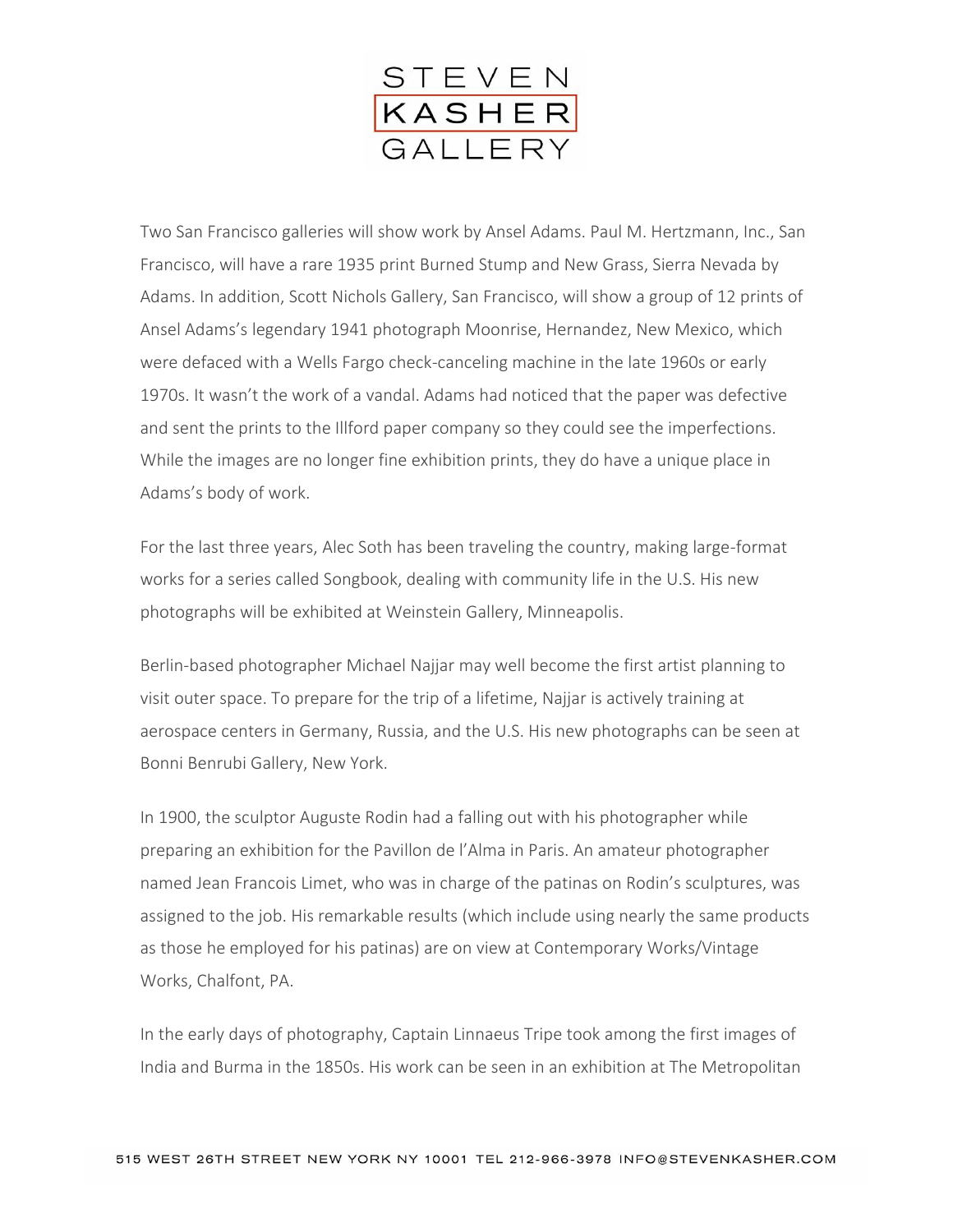

Museum of Art through May 25 and in the booths of Hans P. Kraus Jr. Fine Photographs, New York, and Robert Koch Gallery, San Francisco.

Recently discovered contact prints of burlesque dancers backstage at a New York theater, shot in 1936 by Margaret Bourke-White, will be the focus at Daniel Blau, Munich. The photographs have not been seen by the public since then.

Images of the events that ended World War II – the 1945 dropping of the atom bomb in Hiroshima and Nagasaki – will be exhibited by Gary Edwards Gallery, Washington. Howard Greenberg Gallery, New York, will show images from the Zapruder film of President Kennedy's assassination, among the most studied 26 seconds in film history. Whitney Curtis covered the protests last year in Ferguson, Missouri. His photographs will be exhibited by Monroe Gallery of Photography, Santa Fe.

Work by contemporary Cuban artists, many never seen before in the U.S., will be on view at Robert Mann Gallery, New York. The gallery is showing the photographs at AIPAD in conjunction with their spring show, The Light in Cuban Eyes. A book of the same name is being published this spring by Lake Forest Press. The Cuban-born artist Mario Algaze is known for his observant and witty street photography. Several of his striking urban landscapes from Cuba and Peru made between 1999 and 2002 will be exhibited at Throckmorton Fine Art, New York.

Lisa Sette Gallery, Phoenix, will present a one-person exhibition of the work of Luis González Palma, who portrays the soul of a people in his portraits of individuals of Mayan descent and others of mixed heritage in his native Guatemala. Using a range of exotic photographic techniques, collage elements, and painted surfaces, he seeks to find a balance between magical realism and concretism, which uses mathematical, graphic, and spatial elements. The work has recently been published in a new book by La Fabrica, Madrid.